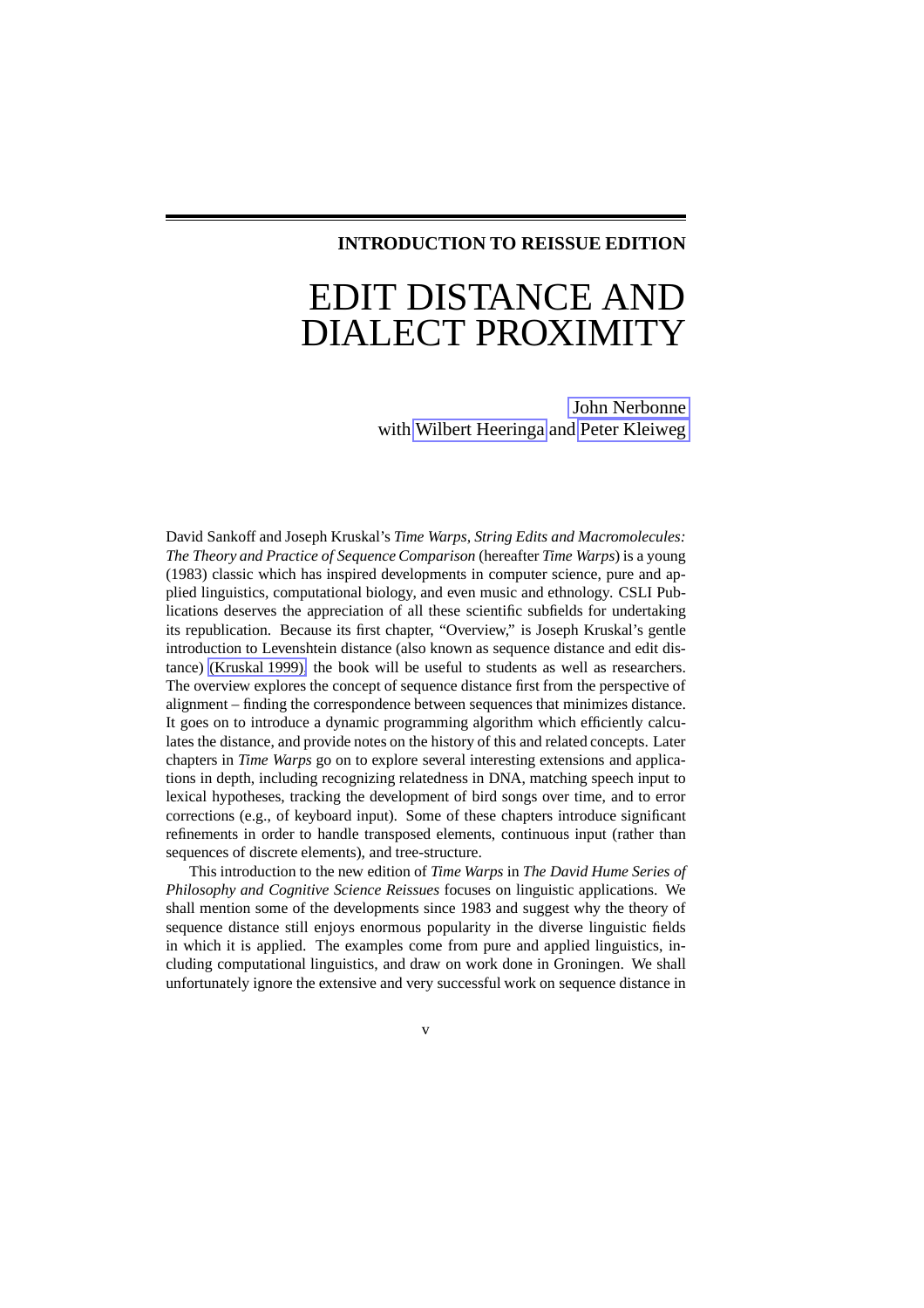#### **vi Introduction to Reissue Edition**

computational biology to explore which DNA sequences are likely mutations of one another [\(Waterman](#page-10-0) 1989, [Waterman](#page-10-1) 1995, [Crochemore](#page-9-1) and Gusfield 1994, [Farach-](#page-9-2)[Colton](#page-9-2) 1998.)

#### **1 COMPUTATIONAL LINGUISTICS**

Levenshtein distance and various derivatives give the researcher a tool with which to measure the relative similarity of various sequences. The technique is general enough to apply to sequences of all sorts.

Pronunciations consist of sequences of sounds, so it is not surprising that *Time Warps* includes Kruskal and Liberman's explication of dynamic time warping, the application of Levenshtein distance to speech recognition (Kruskal and [Liberman](#page-9-3) [1999\).](#page-9-3) Although Hidden Markov Models have largely replaced dynamic time warping in speech recognition, Levenshtein distance is still used in speech recognition, e.g., in order to score the relative closeness of hypotheses to (annotated) correct answers [\(Veldhuijzen](#page-10-2) van Zanten et al. 1999). Without this, it is difficult to distinguish recognition results beyond the level of 'correct vs. incorrect'. Other researchers have used variants of Levenshtein distance to diagnose potentially pathological pronunciation deviation [\(Connolly](#page-9-4) 1997). The interestin speech pathology requires that deviant pronunciations be aligned with normal onesso that researchers and therapists can explore the specific "operations" that appear to be responsible for differences.

The last ten years have seen an explosion in the availability of large text corpora [\(Church](#page-9-5) and Mercer 1993, [Klavans](#page-9-6) 1996, [Nerbonne](#page-9-7) 1998). Among these, there has been special interest in parallel, bilingual corpora [\(Veronis](#page-10-3) to appear, 2000). Careful analysis of parallel corpora yields information such as nearest translation equivalents, common usage of words and phrases, and subtleties of grammatical use, all of which is of course useful to translators and developers of translation support software, to bilingual dictionary compilers, and to developers of related applications such as computer-assisted language learning. [Veronis](#page-10-3) (2000) has papers on all of these applications. The fundamental technical problem in supporting the extraction of such information is the problem of aligning texts so that users can easily identify corresponding parts, and the most successful approaches have been derived from the dynamic programming algorithm for calculating edit distance (Gale and [Church](#page-9-8) 1993). Gale and [Church's](#page-9-8) (1993) algorithm take sentences as fundamental units, and proceed from the assumption that sentence length in characters will correspond probabilistically in parallel texts. Special accommodation is made for the sentences' expanding, contracting and merging in translation, but the authors are explicit about the technique'slegacy from *Time Warps*. The topic of alignmentis important enough so that alternative methods are still actively sought [\(Church](#page-9-9) 1993, Chen [1993\)](#page-9-10), and new applications in multimedia are under investigation in which the alignment of text plays an important role [\(Braschler](#page-8-0) and Schauble 1998).<sup>1</sup>

<sup>&</sup>lt;sup>1</sup>The EU OLIVE project <http://twentyone.tpd.tno.nl/olive/> tries to align [notes,](#page-2-0)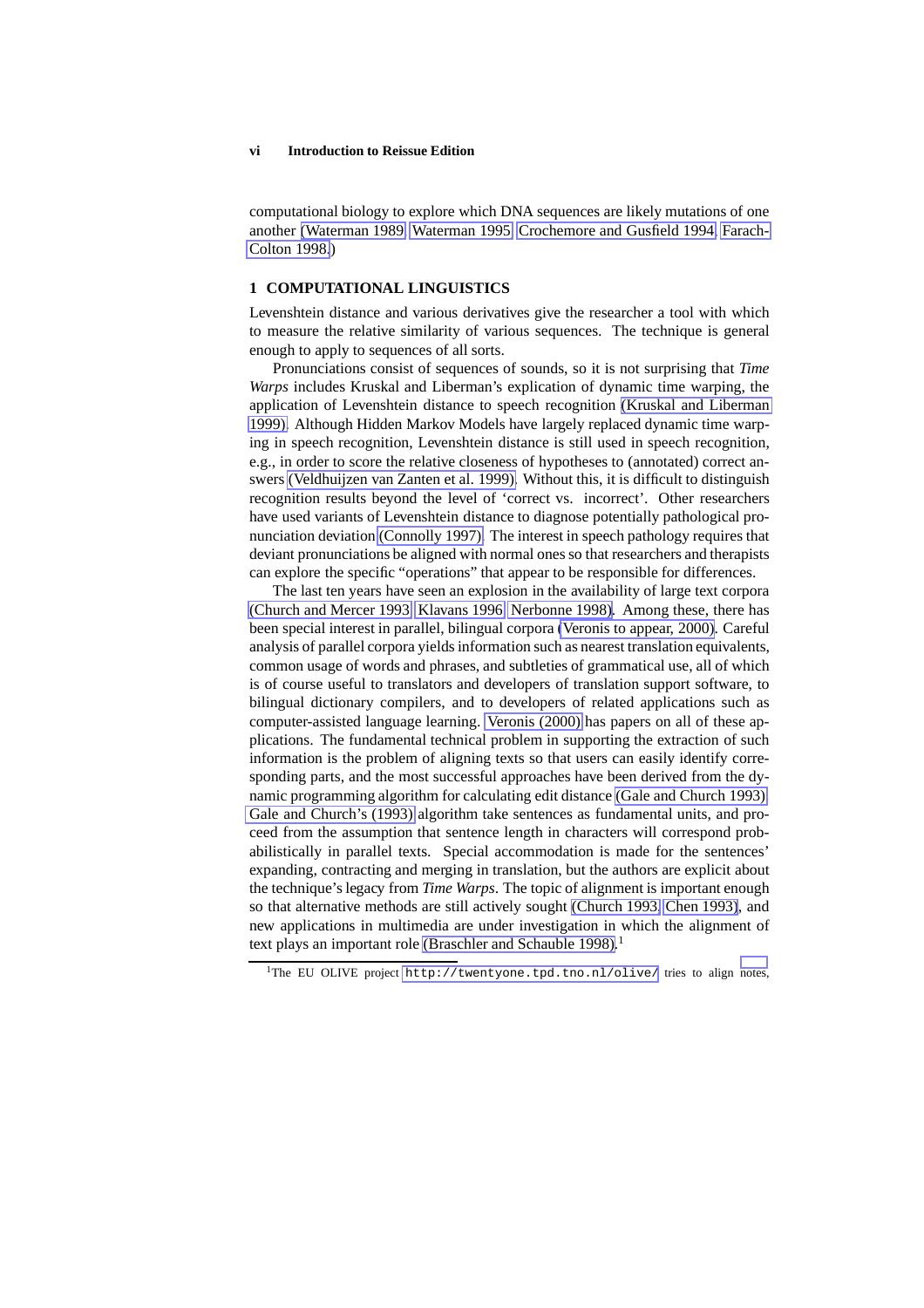# **2 DIALECTOLOGY**

Linguistics studies language variation systematically as it correlates with any number of extra-linguistic variables, but especially with geography and social variables such as class, age, gender, social network, education and trade. The oldest of these is dialectology, the study of how language varies geographically. Dialectology is not only the most senior of the linguistic variation fields, it is one of the oldest branches of linguistics – the early works date from the 19th century as do many of the techniques. See Petyt [\(1980\)](#page-10-4) and [Niebaum](#page-10-5) (1983).

Traditional dialectology has focused on recording the variety of speech forms within a given area. This has intrinsic, linguistic interest, but it is also interesting because language variety reflects cultural influence, most obviously in the case of migrations, conquests and the creation of states and borders. Dialectology has amassed large amounts of data concerning the specific geographical distribution of individual words, word forms, syntactic constructions, pronunciations and the like. These are normally present in the form of maps showing which forms are used in which areas. In case the same areas spring out repeatedly, one may speak of a "dialect area."

Unfortunately, detailed maps showing the distribution of words and sounds normally fail to distinguish areas, which leads to a scientific puzzle: linguists and lay people alike feel that they recognize varieties, such as Bavarian German, or the Amsterdam variety of Dutch, or the coastal New England variety of English. But these are not the areas consistently picked out by varying forms. There are usually patterns of variation that run criss-cross, ignoring the well-established boundaries of areas.

This puzzle was, as it turned out, a scientific disappointment. Dialectology was originally pursued *inter alia* in order to test the Neo-grammarian hypothesis that sound change is regular. Among its earliest results is that variation is often geographically irregular, i.e., the areas in which different forms are used often turn out to be (perhaps slightly) different areas [\(Bloomfield](#page-8-1) 1933, p.322).

Naturally, some dialectologists responded by collecting more data, hoping to find the right distinguishing features. This has been done to such extremes that even friendly reviewers have warned of the dangers of "atomization" [\(Coseriu](#page-9-11) <sup>1</sup> 1956, 1975, p.50). Lacking analytical techniques with which distributions of different forms can be compared or combined, the result is that hundreds of forms give hundreds of perspectives – in none of which aggregates such as Bavarian German, Amsterdam Dutch, or coastal New England are recognizable combinations of the atoms.

In many cases, however, it often turns out that changes are cumulative, i.e., that more geographically remote areas are linguistically less similar as well so that it is reasonable to speak of a dialect "continuum" [\(Chambers](#page-9-12) and Trudgill 1980,  $\S$  1.3,  $\S$  8.1-8.6). But this notion – like other aggregate notions – has resisted satisfactory theoretical formulation.

<span id="page-2-0"></span>speech recognition results and closed captions for the hearing impaired in order to align associated video material [\(Netter](#page-10-6) 1998).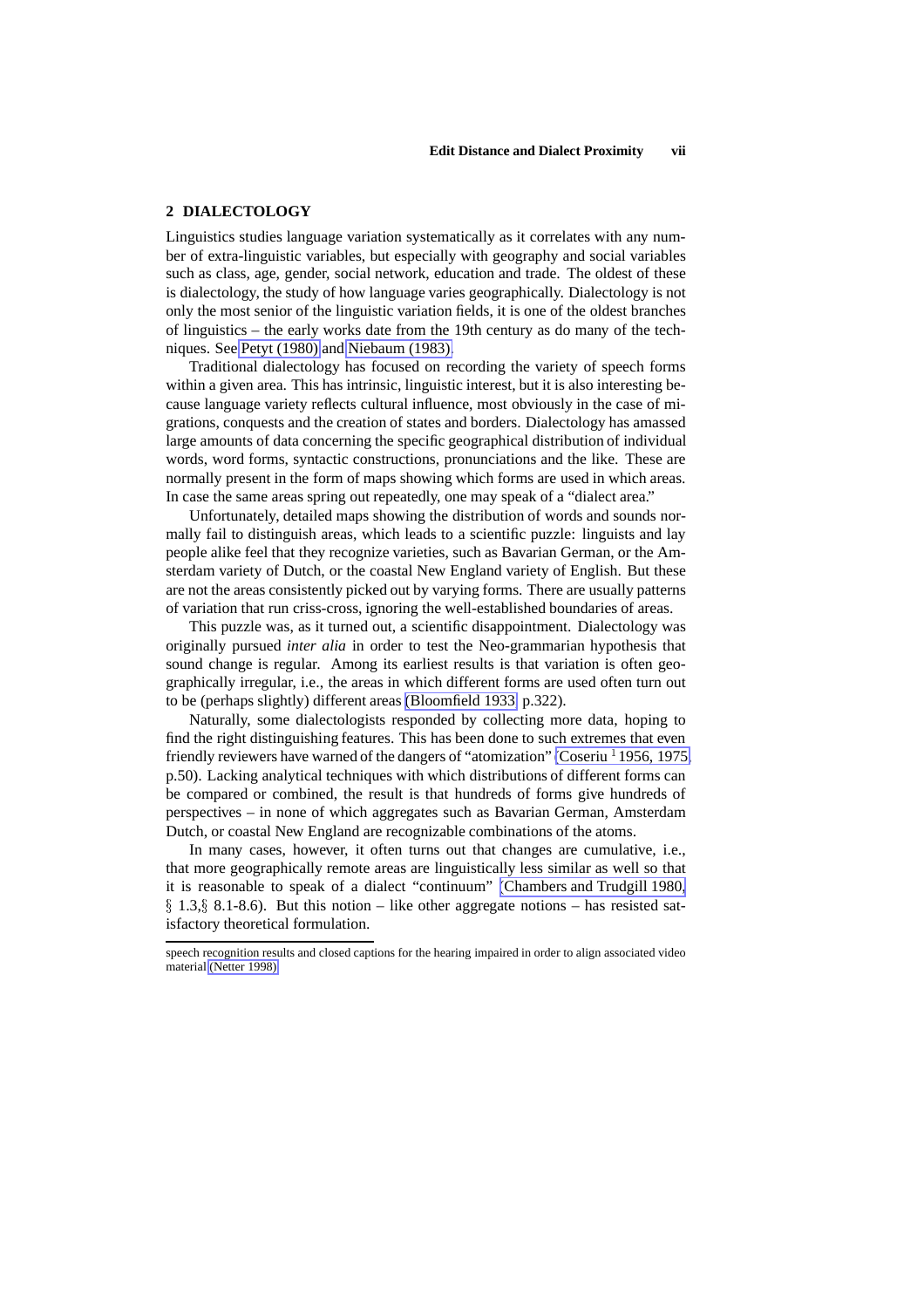#### **viii Introduction to Reissue Edition**

This very brief sketch outlines two theoretical questions in dialectology, how aggregate notions such as the variety of a particular area may be approached, and how those aggregates might be seen to exist on a continuum of linguistic variety. We cannot offer theoretical reconstructions of either of these notions, but, with the help of Levenshtein distance, we can measure differences associated with them.

## **2.1 Measuring dialect difference**

#### *When you can measure, [. . .] you know something*—Lord Kelvin

Levenshtein distance is employed to obtain a measure of distance in pronunciation. In contrast to the "same/different" classification of earlier dialectology, the measurements are numerical and may therefore be summed and/or averaged to obtain an aggregate characterization of differences between entire varieties (based on larger sets rather than one word at a time). We obtain then a measure of difference rather than a geographic delineation of (discrete) features of individual words or pronunciations. More general characterizations of dialect differences then become available.

A mathematical perspective may be useful. Most linguistic data is naturally nominal, divided into different categories, which allow no natural aggregation. But once the data can be approached numerically – as the use of Levenshtein distance allows, then addition of atomic differences can be interpreted, so that we can sensibly speak of the distance between entire varieties. The measurement also allows us to approach the question of cumulativity more exactly. If dialectologists have been correct in speaking of cumulative differences, then we should likewisefind Levenshtein difference increasing with geographical distance – a reflection of the "continuum."

#### **2.2 Data and method**

The *Reeks Nederlands(ch)e Dialectatlassen* [\(Blancquaert](#page-8-2) and Pee´ 1925–1982) contains 1,956 Netherlandic and North Belgian transcriptions of 141 sentences. We chose 104 dialects, regularly scattered over the Dutch language area, and 100 words which appear in each dialect text, and which contain all vowels and consonants.

As the introductory chapter of this book best explains, Levenshtein distance in its most basic variant involves calculating the "cost" of changing one word into another using insertions, deletions and replacements. Levenshtein distance  $(s_1, s_2)$  is the sum of the costs of the cheapest set of operations changing  $s_1$  to  $s_2$ . The [example](#page-4-0) below illustrates Levenshtein distance applied to Bostonian and standard American pronunciations of *saw a girl*. Boston pronunciation inserts an [r] between *saw* and *a*, deletes the postvocalic [r] in *girl*, and replaces the short vowel in *girl* with a fronted rounded vowel [ø], like the first vowels in German *Köln* or French *meuble*.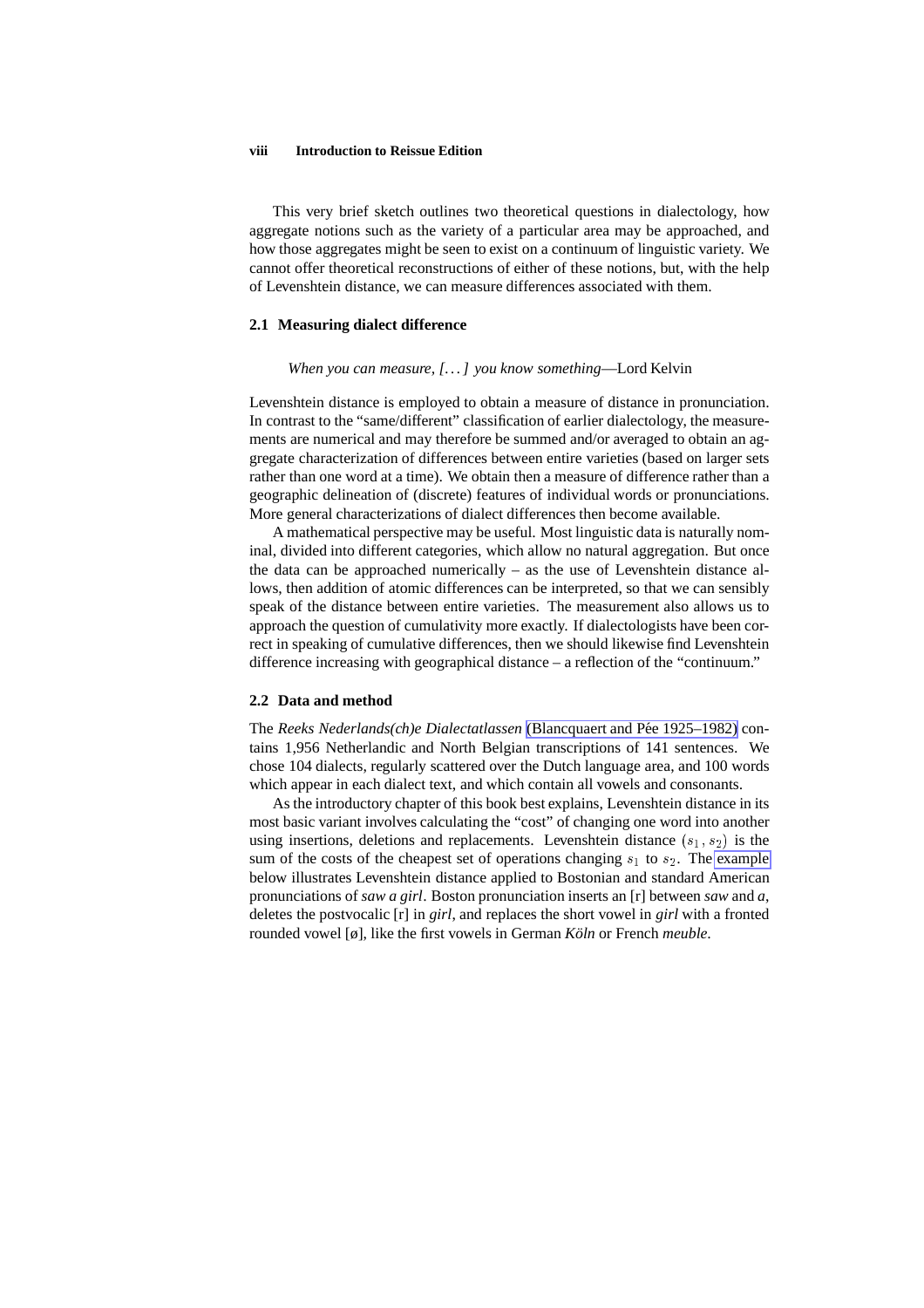#### **Edit Distance and Dialect Proximity ix**

<span id="page-4-0"></span>

| <b>Standard American</b> | soagIrl | delete r         |   |
|--------------------------|---------|------------------|---|
|                          | s       | replace $I/\phi$ | 2 |
|                          | soagøl  | insert r         |   |
| <b>Bostonian</b>         | soraggl |                  |   |
|                          |         | Sum distance     |   |

[Kessler](#page-9-13) (1995) applied Levenshtein distance to Irish dialects.

The example above simplifies the procedures actually used for clarity: the actual measurements are sensitive to the phonetics of the pronunciations of the basic sounds (*t,d,i,* etc.). To obtain a more sensitive measure, costs are refined based on phonetic feature overlap, so that, e.g. replacing a [d] with a [t] is less costly than replacing the [d] with, say [i]. Replacement costs thus vary depending on the basic sounds involved.

This is done in a way that is standard in linguistics. Each sound is represented by a vector of values for phonetic features. The table below suggests how this system gives rise to characterizations of the overall difference between segments: [i] and [e] are much closer than [i] and [u].

|              |                  |                     | u          | $1 - e$ | $1 - 11$ |
|--------------|------------------|---------------------|------------|---------|----------|
|              |                  |                     |            |         |          |
| advancement  | $2$ (front)      | $2$ (front) 6(back) |            |         |          |
| high         | $4$ (high)       | $3$ (mid)           | $4$ (high) |         |          |
| long         | 3 <b>(short)</b> | 3(short)            | 3(short)   |         |          |
| lip-rounding | $0$ (none)       | $0$ (none)          | 1(rounded) |         |          |

To avoid making the measurements too dependent on one feature system as opposed to another, two feature systems were tested; the results analyzed below are based on Hoppenbrouwers' (SPE-like) features [\(Hoppenbrouwers](#page-9-14) and Hoppen[brouwers](#page-9-14) 1988), but a feature system developed by Vieregge to measure transcriber accuracy also yields very good results [\(Vieregge](#page-10-7) et al. 1984). The distance between two vectors of feature values was taken to be the Euclidean distance between the two,  $\delta(X, Y)$ , where:

$$
\delta(X,Y) = \sqrt{\sum_{i=1}^{n} (X_i - Y_i)^2}
$$

Several further refinements were the subject of experimentation, including the optimal representation of diphthongs (one segment vs. two), the value of weighting by frequency and/or information gain, and the use of the standard language as a calibration in measurements [\(Nerbonne](#page-10-8) and Heeringa to appear, 1999b). We have begun validating the technique, including these aspects, using cross-validation on unseen Dutch dialect data [\(Nerbonne](#page-9-15) and Heeringa 1999a).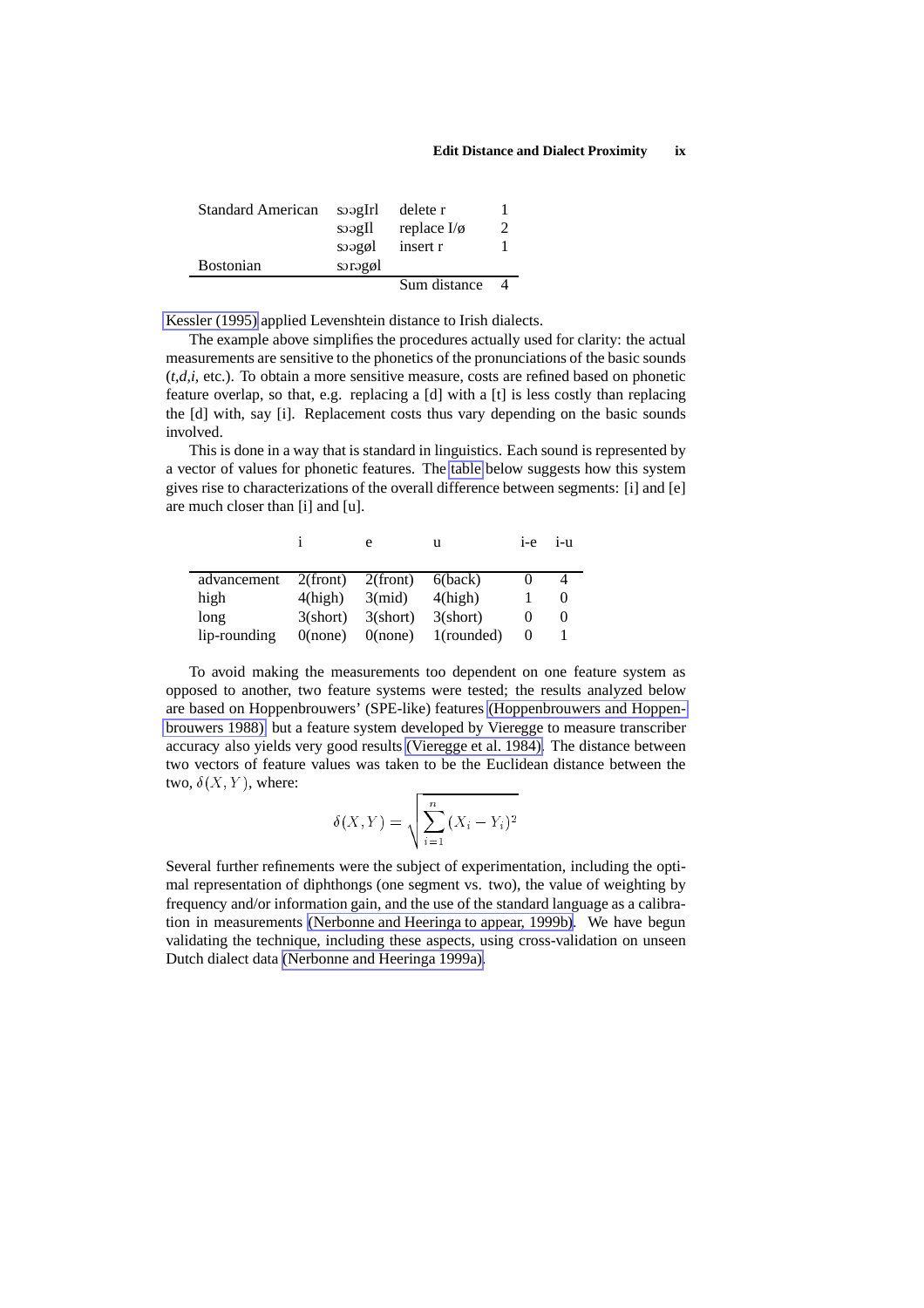#### **x Introduction to Reissue Edition**

#### **2.3 Results**

Comparing two varieties results in a sum of 100 word-pair comparisons. Because longer words tend to be separated by more distance than shorter words, the distance of each word pair is normalized by dividing it by the mean length of the word pair. This results in a half-matrix of distances, which is best visualized in [Figure](#page-6-0) 1. This fulfills the first desideratum above, obtaining a means of aggregating over the atomistic differences between individuals words. Using the Levenshtein measure, we can now say something about the overall relation between two varieties – even when individual elements may vary and even be inconsistent in the tendencies they display.

A further goal was to explore how dialect areas might be viewed. The halfmatrix of distances above was therefore subjected to hierarchical clustering, using Ward's method, which minimizes the error introduces by clustering [\(Aldender](#page-8-3)fer and [Blashfield](#page-8-3) 1984). This classifies the dialects into relatively close groups. The most significant groups which emerge from clustering correspond to those identified in traditional dialectology, viz., Frisian, Low Saxon, and Franconian [\(Nerbonne](#page-10-8) and Heeringa to appear, 1999b). See [Figure](#page-7-0) 2. We take this to validate the techniques, but current work seeks more direct validation.

Finally, we explore the degree to which the techniques confirm the view of dialects as existing on a "continuum." The most direct means of testing this is to examine whether phonetic distance increases with geographical distance, to see whether distances are indeed "cumulative." Pearson's product-moment correlation coefficient shows that geographic and phonetic distance correlate at a level of  $r = 0.68$ . Given the large amount of data, it is not surprising that this is a statistically significant level. But it is also a fairly strong correlation, accounting for nearly  $45\%$  of the variance. The heights of children and parents correlate to about this degree. So we obtain an answer: the "continuum" is justified in its generalization that phonetic differences are cumulative. These results suggests that one may indeed combine the detailed dialectology maps, showing discrete dialect areas with the often expressed view that dialects exists on a continuum, in accord with Chambers and Trudgill's [\(1980:127\)](#page-9-12) (sceptical) wishes. These are then compatible ways of viewing the dialectal facts.

To explore further the view of dialects as a continuum, we exploit techniques Joseph Kruskal developed in multidimensional statistical analysis, viz., multidimensional scaling (MDS). MDS may be applied to distance matrices such as the matrix of average Levenshtein distances in order to identify a small set of most significant dimensions [\(Kruskal](#page-9-16) and Wish 1978). The map shown in this book's frontispiece (see [inside](#page-11-0) cover) distinguishes Dutch "dialect areas" in a way which non-numerical methods have been unable to do (without resorting to subjective choices of distinguishing features). The MDS analysis gives mathematical form to the intuition of dialectologists in Dutch (and other areas) that the material is best viewed as a "continuum." The map is obtained by interpreting MDS dimensions as colors. Since this assigns colors only to the sites for which pronunciations are available, we interpolate over other areas using inverse distance weighting.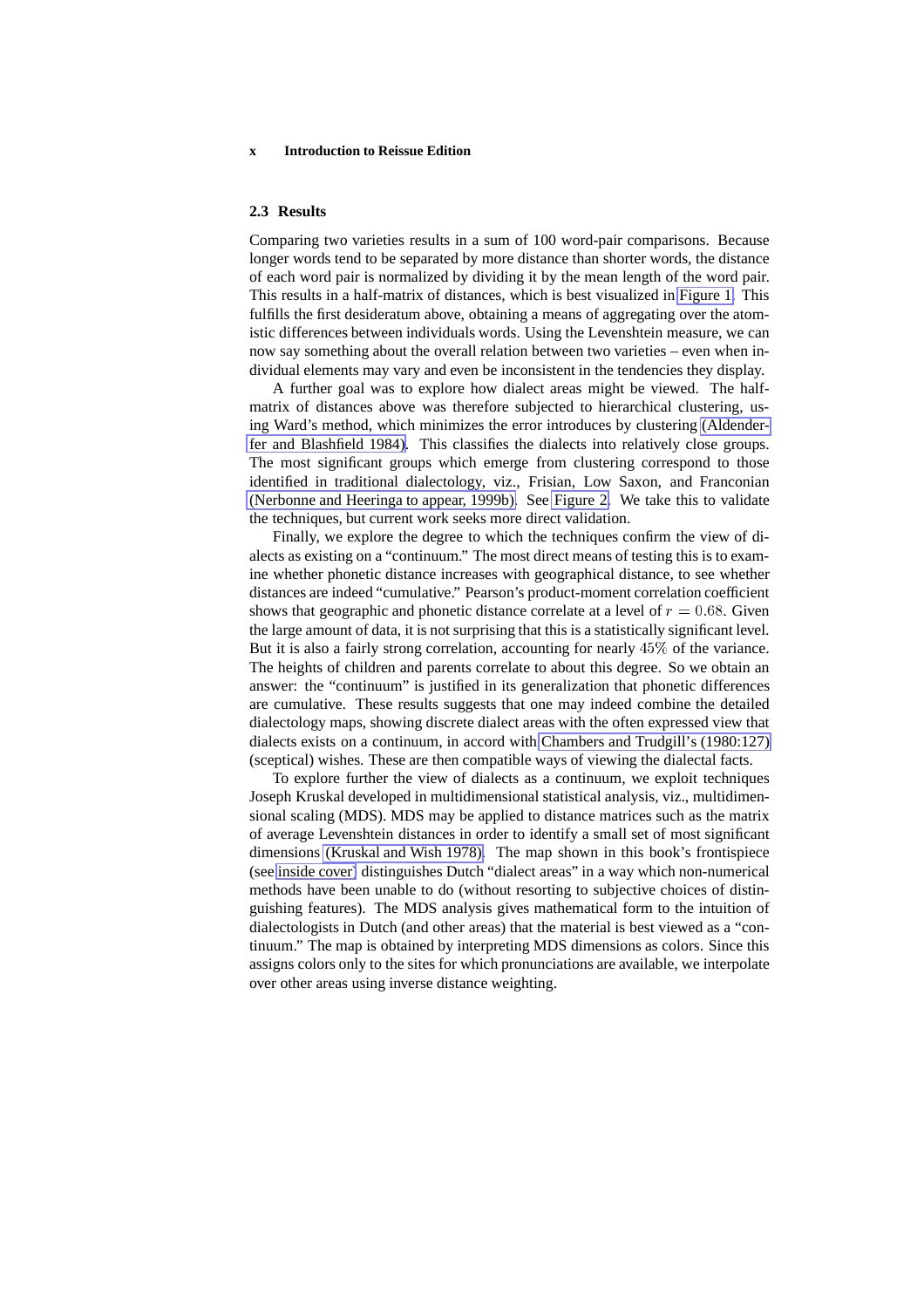<span id="page-6-0"></span>

Figure 1: The average Levenshtein distance between Dutch dialects. The darker the line between two varieties, the closer they are in (phonetic) Levenshtein distance. Frisian (top center) emerges clearly as a relatively distinct, but internally coherent group.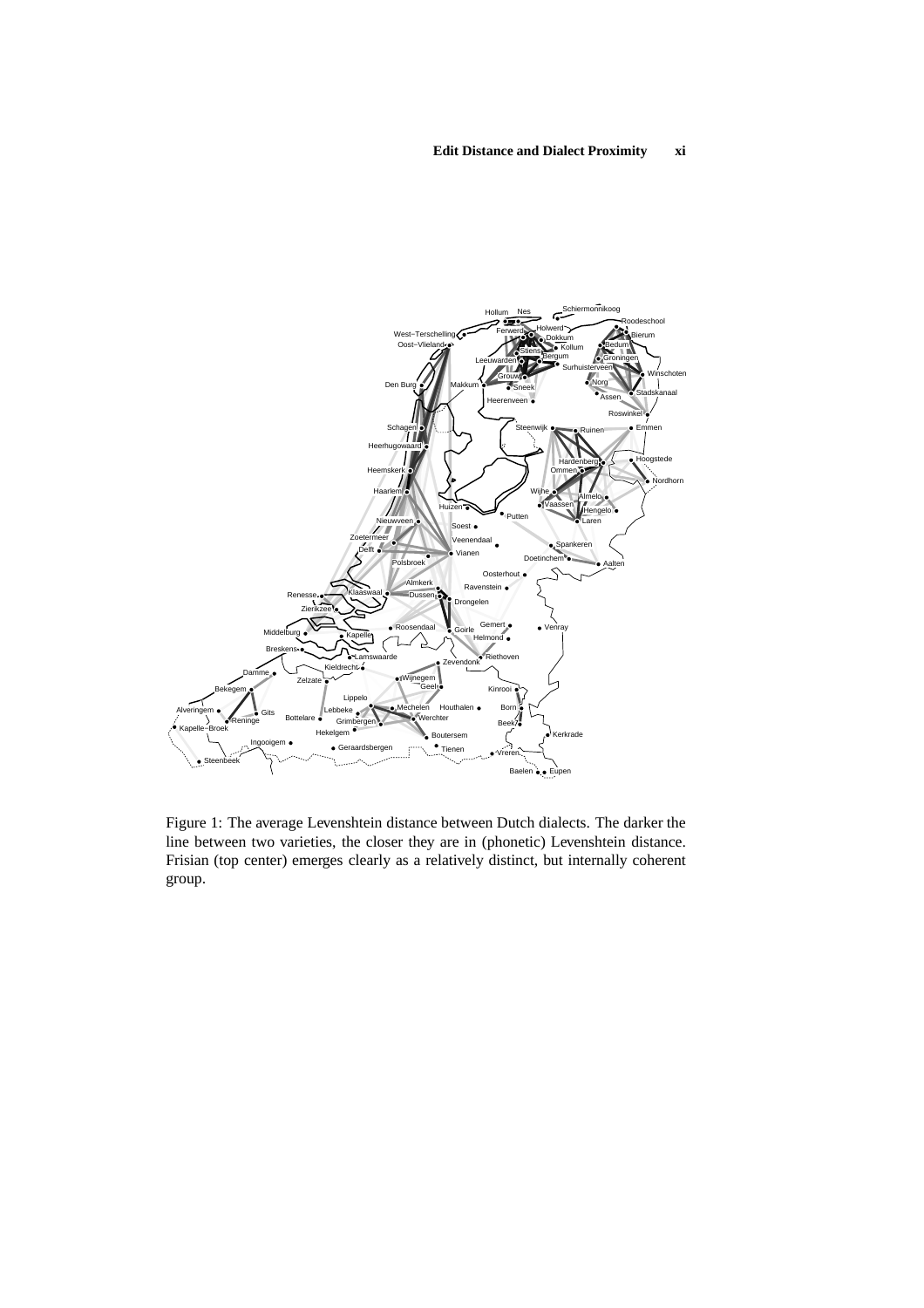#### <span id="page-7-0"></span>**xii Introduction to Reissue Edition**



Figure 2: The result of clustering the matrix of Levenshtein distances. The traditional dialect areas (labeled) emerge distinctly. Within the Limburg cluster one finds Protasovo, an emigrant Low German variety, the language of Siberian Mennonites investigated by [Nieuweboer](#page-10-9) (1998) (included out of curiosity).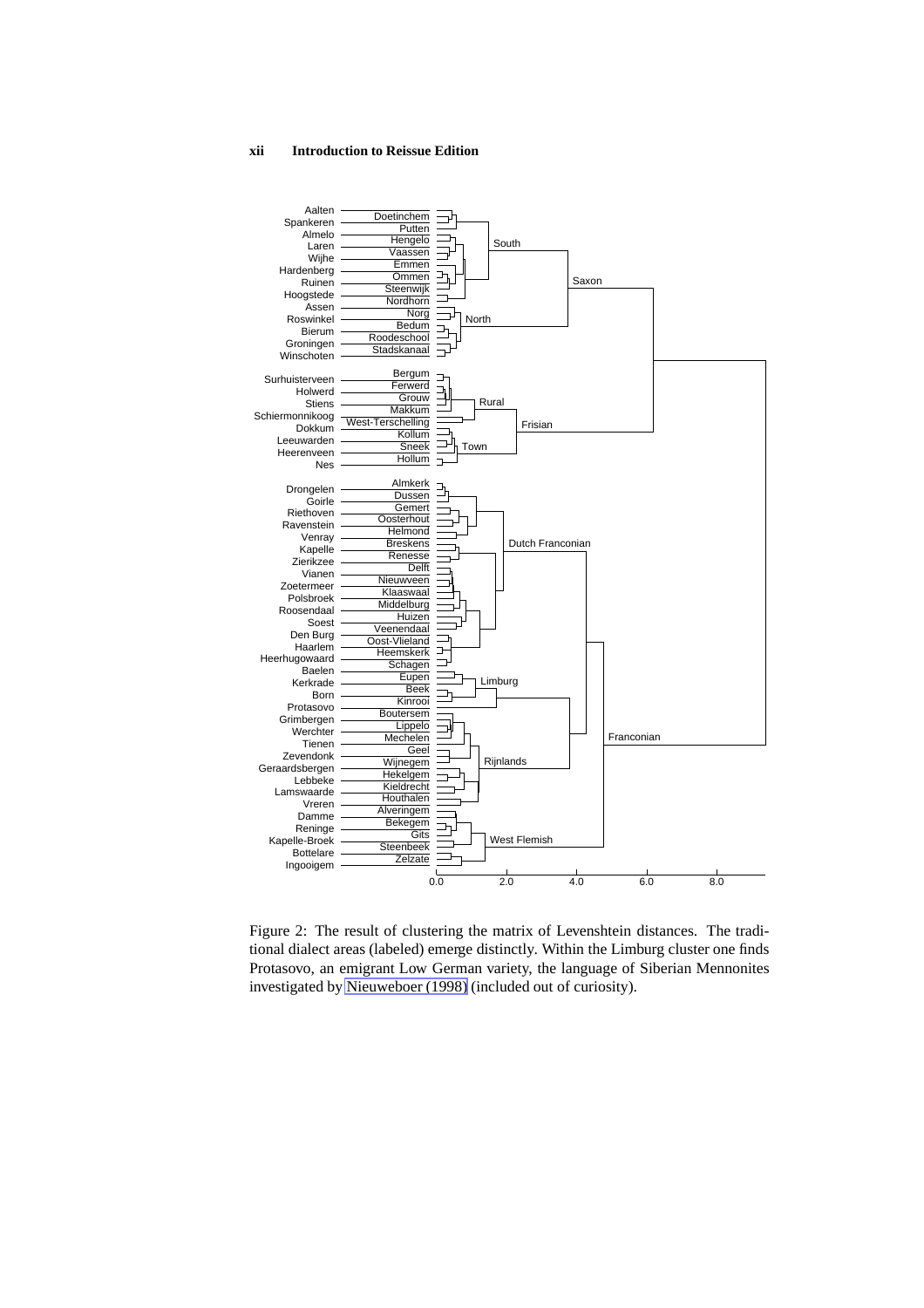#### **2.4 Conclusions and prospects in dialectology**

We have studied the consistency of the measurements, which, given a set of  $100$ words, is reliable. In order to validate techniques more rigorously, we have run the techniques on unseen data, and we are currently seeking an objective measure of quality to distinguish the various refinements of Levenshtein distance discussed above. To do this, we shall take measures on a set of variants whose classification into dialect area (Frisian, Saxon, Flemish or Franconian) is uncontested. The question is the degree to which the Levenshtein measure will jibe with the classification. We shall report on this work when it is completed.

Ongoing work applies the technique to questions of convergence/divergence of dialects using dialect data from two different periods. In order to be more generally useful, the distance measure should be applied to the data of other languages. We are also interested in exploring the relation between this (linguistically objective) measure of distance with psycho-acousticalinvestigationsinto the perception of varieties [\(Gooskens](#page-9-17) 1997).

Further information on the project, also material (data) and some software, is available at <http://www.let.rug.nl/alfa/>, ["Projects."](http://www.let.rug.nl/alfa/projects.html)

#### **3** *TIME WARPS*

Levenshtein distance is still being applied to new areas, more than 15 years after *Time Warps*'s original publication. We may hope that the continued availability of Sankoff and Kruskal's seminal volume will spur further refinement and application of sequence distance measures.

## **ACKNOWLEDGEMENTS**

Wilbert Heeringa and Peter Kleiweg have implemented and maintained all of the dialectology programs described here. Dicky Gilbers, Tjeerd de Graaf, Jack Hoeksema, Wouter Jansen, Brett Kessler, Joseph Kruskal, Hermann Niebaum and Harry Scholtmeier have offered valuable criticism and advice at various points in this project.

# **REFERENCES**

- <span id="page-8-3"></span>Aldenderfer, Mark S., and Roger K. Blashfield. 1984. *Cluster Analysis*. Quantitative Applications in the Social Sciences. Beverly Hills, CA: Sage.
- <span id="page-8-2"></span>Blancquaert, E., and W. Pee. ´ 1925-1982. *Reeks Nederlandse Dialectatlassen*. Antwerpen: De Sikkel.
- <span id="page-8-1"></span>Bloomfield, Leonard. 1933. *Language*. New York: Holt, Rhinehart and Winston.
- <span id="page-8-0"></span>Braschler, M. and P. Schauble. 1998. Multilingual Information Retrieval Based on Document Alignment Techniques. *Proc., 2nd European Conference, (ECDL)* 183–199.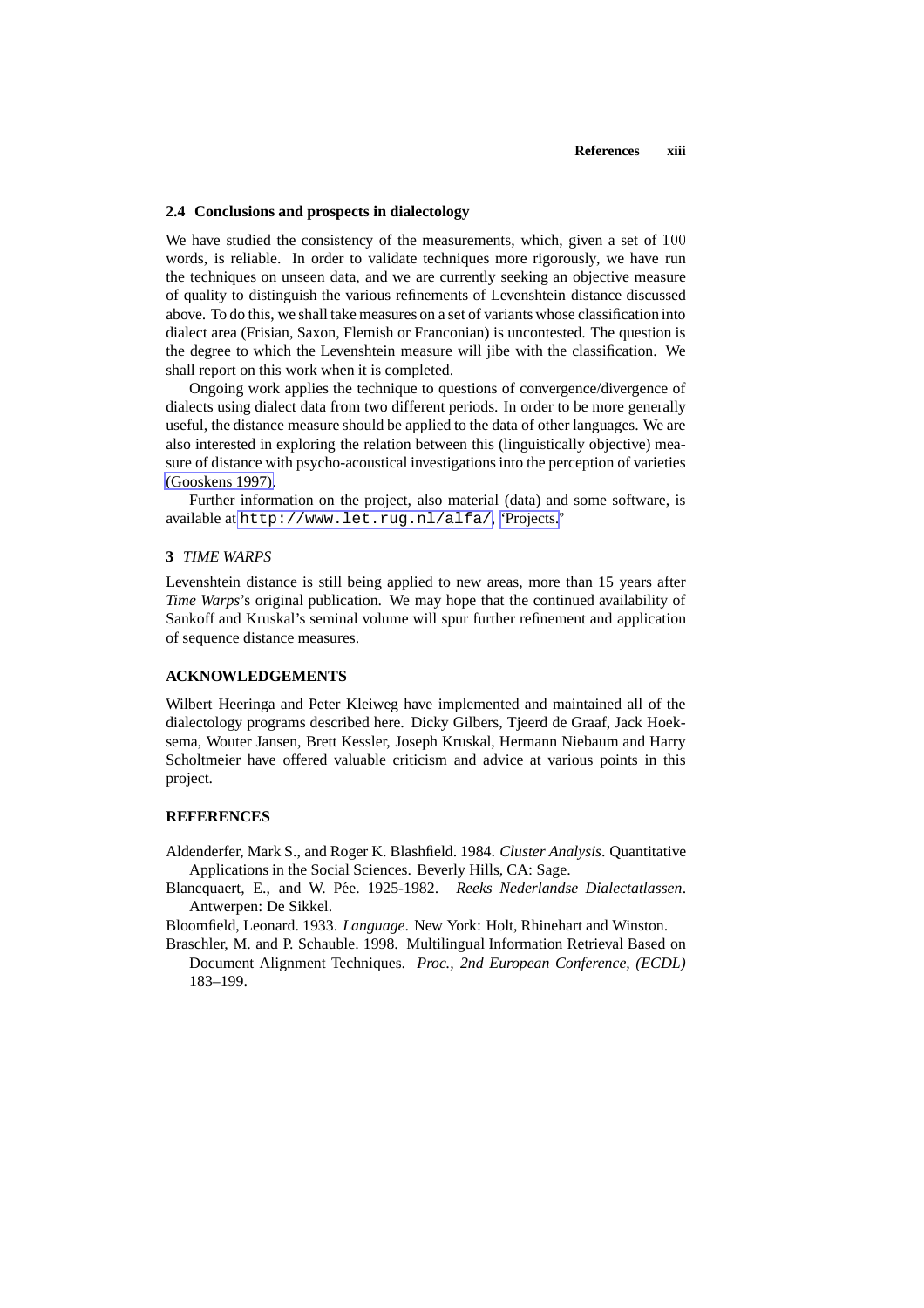#### **xiv References**

- <span id="page-9-12"></span>Chambers, Jack, and Peter Trudgill. 1980. *Dialectology*. Cambridge: Cambridge University Press.
- <span id="page-9-10"></span>Chen, Stanley. 1993. Aligning Sentences in Bilingual Corpora using Lexical Information. *Proc. of the 31st ACL* 9–17. Columbus, OH: ACL
- <span id="page-9-9"></span>Church, Kenneth. 1993. char align: A Program for Aligning Parallel Texts at the Character Level. *Proc. of the 31st ACL* 1–8. Columbus, OH: ACL
- <span id="page-9-5"></span>Church, Kenneth and Robert Mercer. 1993. Introduction to the Special Issue on Computational Linguistics using Large Corpora. *Computational Linguistics* 19(1):1–24. (See articles in this and in following number 19(2))
- <span id="page-9-4"></span>Connolly, John H. 1997. Quantifying Target-Realization Differences. *Clinical Linguistics and Phoentics* 11:267–298

<span id="page-9-11"></span>Coseriu, Eugenio. <sup>1</sup>1956, 1975. *Die Sprachgeographie*. Tübingen: Gunter Narr.

- <span id="page-9-1"></span>Crochemore, Maxime, and Dan Gusfield (ed.). 1994. *Combinatorial Pattern Matching: the 5th Annual Symposium*. Berlin and Heidelberg: Springer.
- <span id="page-9-2"></span>Farach-Colton, Martin (ed.). 1998. *Combinatorial Pattern Matching: 9th Annual Symposium*. Berlin and Heidelberg: Springer.
- <span id="page-9-8"></span>Gale, William A., and Kenneth W. Church. 1993. A Program for Aligning Sentences in Bilingual Corpora. *ComputationalLinguistics* 19(1):75–102.
- <span id="page-9-17"></span>Gooskens, Charlotte. 1997. *On the Role of Prosodic and Verbal Information in the Perception of Dutch and English Language Varieties*. Doctoral dissertation, Nijmegen University.
- <span id="page-9-14"></span>Hoppenbrouwers, Cor, and Geer Hoppenbrouwers. 1988. De Featurefrequentiemethode en de Classificatie van Nederlandse Dialecten. *TABU: Bulletin voor Taalwetenschap* 18(2):51–92.
- <span id="page-9-13"></span>Kessler, Brett. 1995. Computational dialectology in Irish Gaelic. In *Proc. of the European ACL*, 60–67. Dublin: ACL.
- <span id="page-9-6"></span>Klavans, Judith and Philip Resnick, eds. 1996. *The Balancing Act: Combining Symbolic and Statistical Approaches to Language*. Cambridge, MA: MIT Press.
- <span id="page-9-0"></span>Kruskal, Joseph. [1983] 1999. An Overview of Sequence Comparison. In *Time Warps, String Edits and Macromolecules: The Theory and Practice of Sequence Comparison*, ed. David Sankoff and Joseph Kruskal. 1–44. Reprint, with a foreword by John Nerbonne, Stanford, CA: CSLI Publications.
- <span id="page-9-3"></span>Kruskal, Joseph, and Mark Liberman. [1983] 1999. The Symmetric Time-Warping Problem: From Continuous to Discrete. In *Time Warps, String Edits and Macromolecules: TheTheory and Practice of SequenceComparison*, ed. David Sankoff and Joseph Kruskal. 125–161. Reprint, with a foreword by John Nerbonne, Stanford, CA: CSLI Publications.
- <span id="page-9-16"></span>Kruskal, Joseph, and Myron Wish. 1978. *Multidimensional Scaling*. Beverly Hills, CA: Sage.

<span id="page-9-7"></span>Nerbonne, John, ed. 1998. *Linguistic Databases*. Stanford: CSLI Publications.

<span id="page-9-15"></span>Nerbonne, John, and Wilbert Heeringa. 1999a. Computational Comparison and Classification of Dialects. *Zeitschrift fur¨ Dialektologie und Linguistik*. Spec. iss.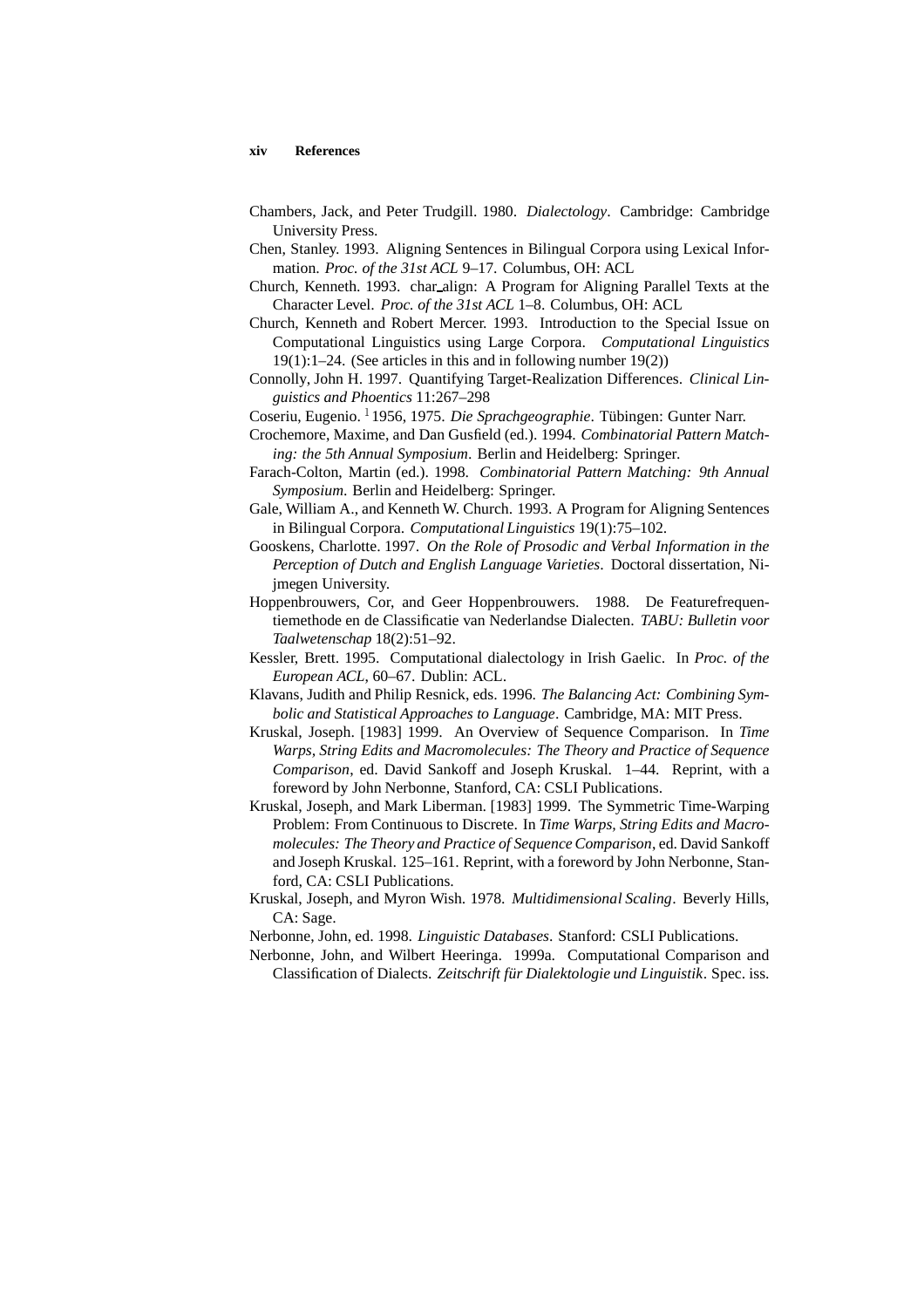ed. by Jaap van Marle and Jan Berens w. selections from 2nd Int'l Congress of Dialectologists and Geolinguists, Amsterdam, 1997.

- <span id="page-10-8"></span>Nerbonne, John, and Wilbert Heeringa. to appear, 1999b. Computationele Vergelijking en Classificatie van Dialecten. *Taal en Tongval* 51.
- <span id="page-10-6"></span>Netter, Klaus. 1998. POP-EYE and OLIVE: Human Language as the Medium for Cross-lingual Multimedia Information Retrieval. *Proc. of 2nd International Conference on Languages and the Media*. Berlin.

<span id="page-10-5"></span>Niebaum, Hermann. 1983. *Dialektologie*. Tuebingen: Niemeyer.

- <span id="page-10-9"></span>Nieuweboer, Rogier. 1998. *The Altai Dialect of Plaudittsch (West-Siberian Mennonite Low German)*. University of Groningen.
- <span id="page-10-4"></span>Petyt, K.M. 1980. *The Study of Dialect : An Introduction to Dialectology*. London: André Deutsch.
- <span id="page-10-2"></span>Veldhuijzen van Zanten, Gert, Gosse Bouma, Khalil Sima'an, Gertjan van Noord, and Remko Bonnema. 1999. Evaluation of the NLP Components of the OVIS2 Spoken Dialogue System. OVIS Technical Report 84. Amsterdam/Eindhoven/Groningen: NWO Language-Speech Technology Programme. avail. at <http://odur.let.rug.nl:4321/publijst.html>.
- <span id="page-10-3"></span>Veronis, Jean. to appear, 2000. *Parallel Text Processing*. Dordrecht and Boston: Kluwer Academic.
- <span id="page-10-7"></span>Vieregge, Wilhelm H., A.C.M.Rietveld, and Carel Jansen. 1984. A Distinctive Feature Based System for the Evaluation of Segmental Transcription in Dutch. In *Proc. of the 10th International Congress of Phonetic Sciences*, ed. Marcel P.R. van den Broecke and A. Cohen, 654–659. Dordrecht: Foris.
- <span id="page-10-1"></span>Waterman, Michael S. 1995. *Introduction to Computational Biology: Maps, Sequences and Genomes*. London: Chapman and Hall.
- <span id="page-10-0"></span>Waterman, Michael S. 1989. Sequence Alignments. In *Mathematical Methods for DNA Sequences*, ed. Michael S. Waterman. 53–92. Boca Raton: CRC.